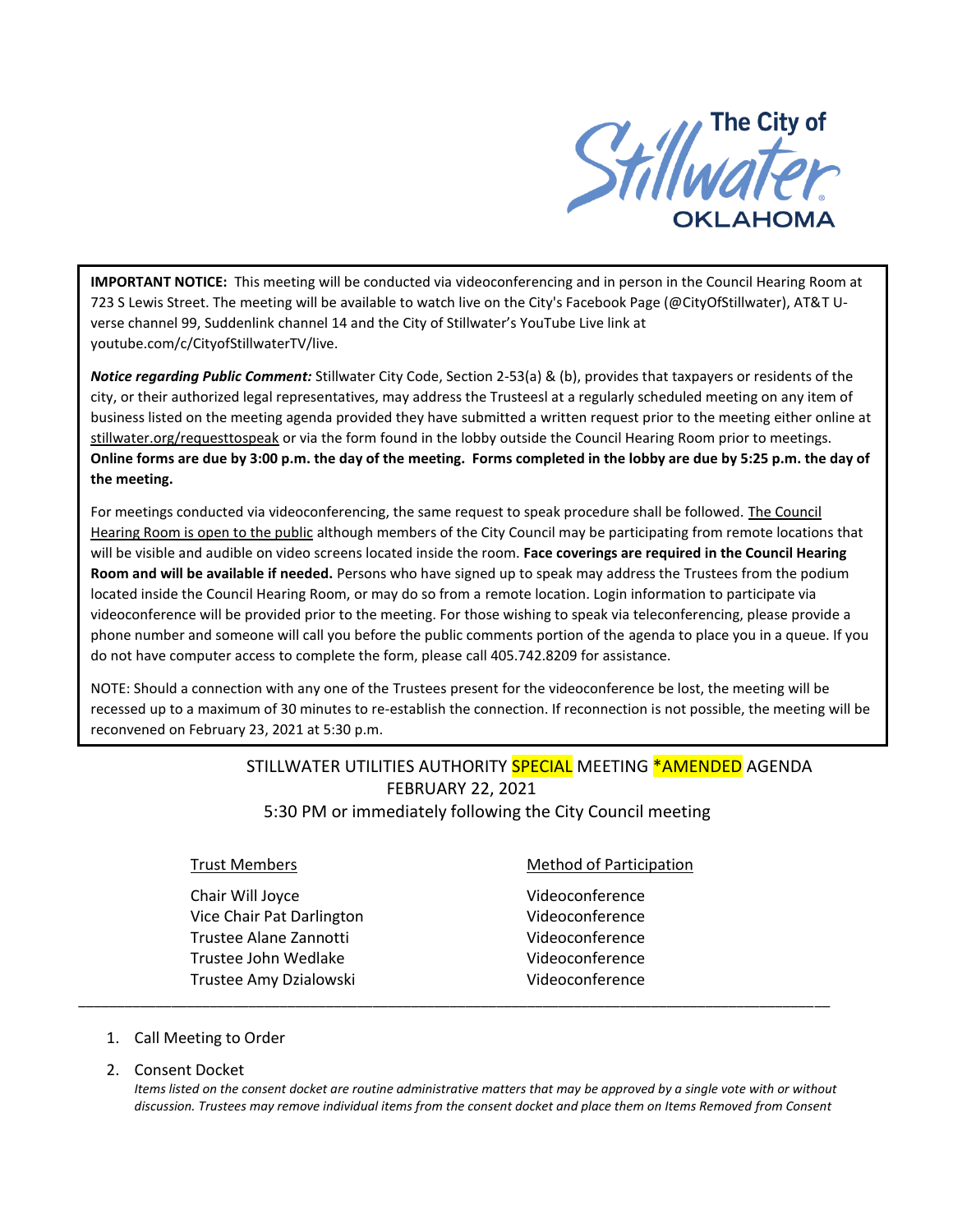| Docket for additional consideration. Trustees will take action (including a vote or series of votes) on these items either |
|----------------------------------------------------------------------------------------------------------------------------|
| collectively as part of the consent docket or individually under Items Removed from Consent Docket.                        |

| a. | Approve special meeting minutes of February 1, 2021  |  |
|----|------------------------------------------------------|--|
| b. | *Approve the following budget amendments to          |  |
|    | return the remaining balances to the fund balance of |  |
|    | their respective funds:                              |  |
|    | General Fund                                         |  |
|    | Reduce expenditure appropriation by \$480            |  |
|    | <b>City Capital Fund</b>                             |  |
|    | Reduce expenditure appropriation by                  |  |
|    | \$79,686                                             |  |
|    | <b>CDBG Grants Fund</b>                              |  |
|    | Reduce revenue appropriation by \$1,216              |  |
|    | Reduce expenditure appropriation by \$2,345          |  |
|    | <b>Transportation Fund</b>                           |  |
|    | Reduce expenditure appropriation by                  |  |
|    | \$76,102                                             |  |
|    | <b>Water Capital Fund</b>                            |  |
|    | Reduce expenditure appropriation by \$888            |  |
|    | <b>Waste Management Fund</b>                         |  |
|    | Reduce expenditure appropriations by \$1,185         |  |
|    | <b>CONSENT DOCKET APPROVED AS PRESENTED 5-0</b>      |  |

# 3. Public Comment

*Stillwater City Code, Section 2-53(a) & (b), provides that taxpayers or residents of the city, or their authorized legal representatives, may address the Trustees at a regularly scheduled meeting on any item of business listed on the meeting*  agenda *provided they have submitted a written request prior to the meeting either online at [Request to speak form](http://stillwater.org/page/home/government/mayor-city-council/meetings-agendas-minutes/online-request-to-speak-at-city-council) or via the form found in the lobby outside Council chambers prior to meetings.*

### 4. Items Removed from Consent

### 5. General Orders

*Trustees will discuss and take action (including a vote or series of votes) on each item listed unless the agenda entry specifically states that no action will be taken.*

| a.   Revenue and Budget Amendments to Facilitate | SUA-21-06 | Melissa Reames       |
|--------------------------------------------------|-----------|----------------------|
| Natural Gas Payments                             |           | Loren Smith          |
| <b>APPROVED 5-0</b>                              |           | <b>Christy Cluck</b> |

# 6. Reports from Officers & Boards

*Announcements and remarks of general interest may be made by Councilors, the City Manager, or the City Attorney. Items of City business that may require discussion or action (including a vote or series of votes) are listed below.*

- a. Miscellaneous items from the General Counsel
- b. Miscellaneous items from the General Manager
- c. Miscellaneous items from the Trustees
	- i. Discussion about scheduling items for future meetings.